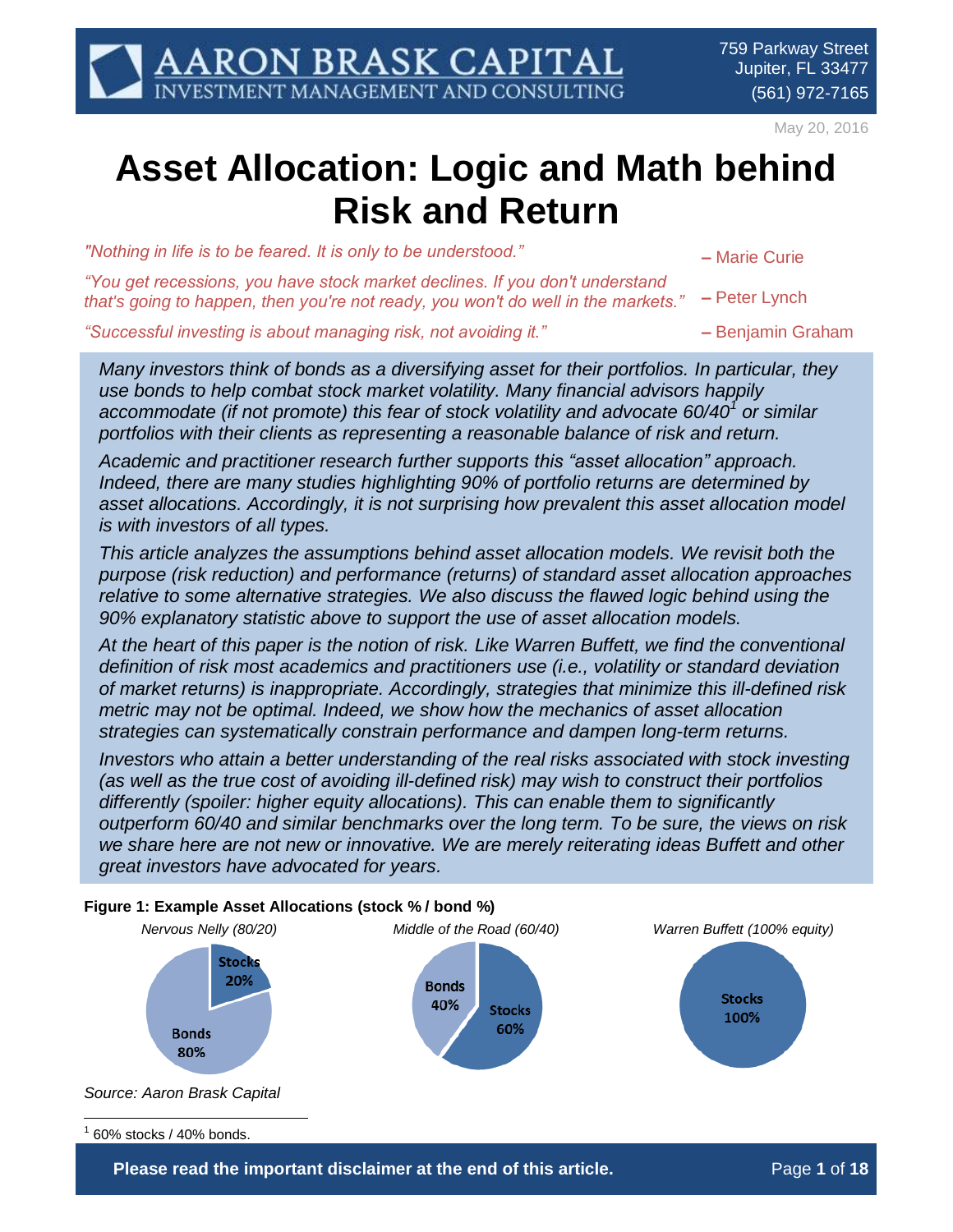## **Asset Allocation Defined**

Asset allocation refers to the process by which an investor or investment professional allocates percentages of a portfolio amongst various asset classes (e.g., stocks, bonds, real estate, commodities, etc.). For example, a 60/40 portfolio is one in which 60% of the assets are allocated to stocks and 40% to bonds. For the purpose of simplicity, we will confine our discussion to just these two asset classes.

The logic behind the asset allocation process revolves around diversification and risk. Stock prices typically fluctuate more than bonds and this volatility makes many investors uneasy. In addition to bonds typically being less volatile, they often move in the opposite direction over shorter periods thereby offsetting portfolio volatility even more. Given few if any investors enjoy wild swings or deep drawdowns in their portfolio value, divvying up portfolios between stocks and bonds seems a sensible approach to reduce unwanted volatility.

The *discomfort* associated with market volatility is one reason investors like to reduce portfolio volatility. However, there is another and perhaps more important reason. It relates to investors' emotional or behavioral reactions to this discomfort and the corresponding impact on investment performance. For example, after markets rise and seemingly only go up, investor sentiment is high and many investors take on more risk in their portfolios. Moreover, after markets have fallen and market prices are depressed, negative sentiment abounds and many investors cut their losses and move to the sidelines.

Unfortunately, these reactions occur *after* markets have already moved and the typical result is a buy-high/sell-low strategy. This is a recipe for dismal investment performance. In this light, reducing the volatility of one's portfolio can help avoid these temptations and performancedampening decisions.

**Note:** We do not discuss them in this article but there are also more advanced implementations of asset allocation. Amongst these alternatives, risk parity is probably the most popular. In a risk-parity allocation, investment positions are formulated based on *risk* allocations instead of dollars. For example, a standard 50/50 asset allocation would translate into an equal amount of *dollars* invested in each of the stock and bond allocations. However, a 50/50 allocation within a risk parity portfolio would mean that the *amount of risk* emanating from the stock portfolio would be the same as from the bond portfolio. So if the risk for stocks was  $+/-15\%$  and  $+/-5\%$  for bonds, then the bond portfolio would be three times (15%  $\div$  5%) the dollar size of the stock portfolio in order to equate the risks (i.e., risk parity).

## **Asset Allocation Details**

Asset allocation strategies vary in multiple dimensions. The first and most obvious variation related to how much (if any) to allocate to various asset classes. In general, investors with longer time horizons and higher appetites for risk will allocate higher percentages to stocks.

The percentage allocations may be *static* or *dynamic* through time. In our experience, most investors prefer to determine a *static* asset allocation and stick to it through thick and thin. Other investors prefer an approach whereby they specify ranges instead of precise levels. This allows their investment managers to exploit tactical strategies to take advantage of potential market opportunities (e.g., increasing the allocation to stocks when they are priced more attractively than bonds). Alternatively, some investors prefer to revisit and dynamically set the allocations based on their own requirements or market perceptions.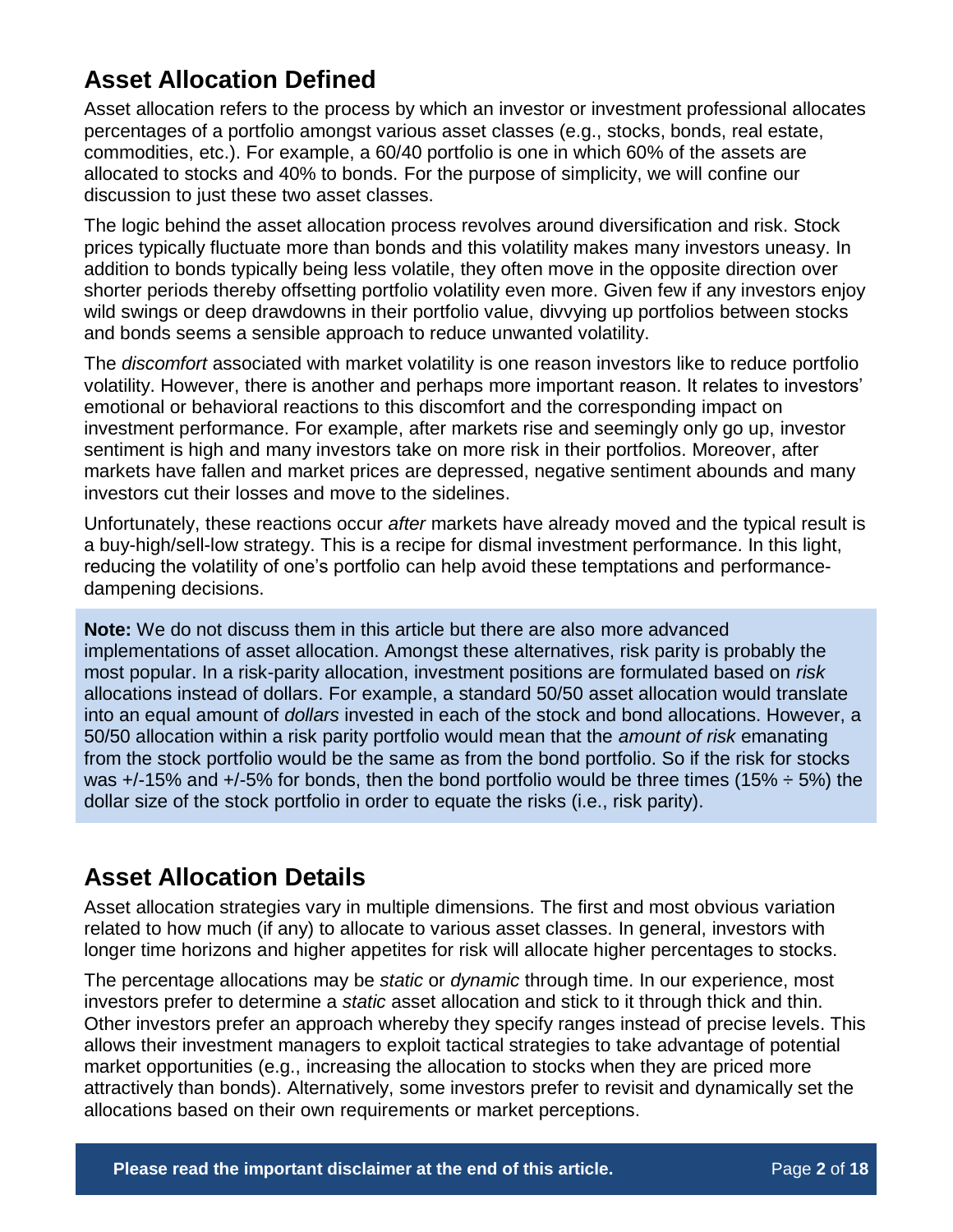Another important detail relates to how often asset allocations are brought back within their required ranges. Many investors follow a *time-based* approach whereby allocations are adjusted, say, quarterly or annually. Other investors employ *thresholds* or *buffers* to trigger rebalancing. That is, if the maximum allocation for equities is 60% then they may wait until the allocation exceeds that level by a buffer – typically between 0% and 5%. Furthermore, some may wait until this buffer is exceeded for a minimum amount of time (e.g. two consecutive monthly readings). Approaches like this can be used to reduce trading (and potential capital gains taxes) by ignoring small or temporary breaches of the prescribed limits.

## **Three Issues with Traditional Asset Allocation Strategies**

While all of the above strategies may sound sensible, there are some holes in the logic. This section highlights three issues with traditional asset allocation strategies we find are rarely discussed by investors or advisors. The first issue relates to how risk is defined. Given the overall goal of diversifying via asset allocation is to reduce risk, it is vital to understand the definition of risk. While statistical formulas based on market prices may be academically elegant and easy to compute, it is more important to utilize a definition that accurately reflects the risk investors actually experience.

The second issue relates to the logic and statistics used to advocate asset allocation models. We debunk two popular arguments used to make the case for using these models. The first claim involves a commonly cited statistic from a 1986 article published in the Financial Analysts Journal entitled "*Determinants of Portfolio Performance"*. In this article, the authors (Brinson, Beebower, and Hood) claimed more than 90% of portfolio *variation* is explained by asset allocation. While we agree with this conclusion, their findings have been both misquoted and misinterpreted on many occasions in an effort to advocate asset allocation strategies and discredit more active approaches. However, these assertions are not supported by the above statistic or the paper from which it originated.

The benefits of asset allocation (risk reduction) are well-known and often discussed. However, the real price investors pay for diversifying their portfolios via asset allocation strategies is not. That is the subject of the third issue we highlight. Over the long term, equity allocations have outperformed bonds and most (including us) expect this to be the case going forward. Accordingly, taking money from stocks and allocating it to bonds will likely translate into lower long term performance. We point out just how much performance investors might be missing out on so they can weigh the costs against the benefits for asset allocation strategies.

## *Issue #1: Risk Is Not the Same as Volatility*

*"In investing, what is comfortable is rarely profitable."*

– Rob Arnott (CEO of Research Affiliates)

*"Finance departments believe that volatility equals risk. They want to measure risk, and they don't know how to do it, basically. So they said volatility measures risk."*

– Warren Buffett (1997 Berkshire annual meeting)

*"Risk had a very good colloquial meaning, meaning a substantial chance that something could go horribly wrong, and the finance professors sort of got volatility mixed up with a bunch of foolish mathematics and to me it's less rational than what we do."*

– Charlie Munger (1997 Berkshire annual meeting)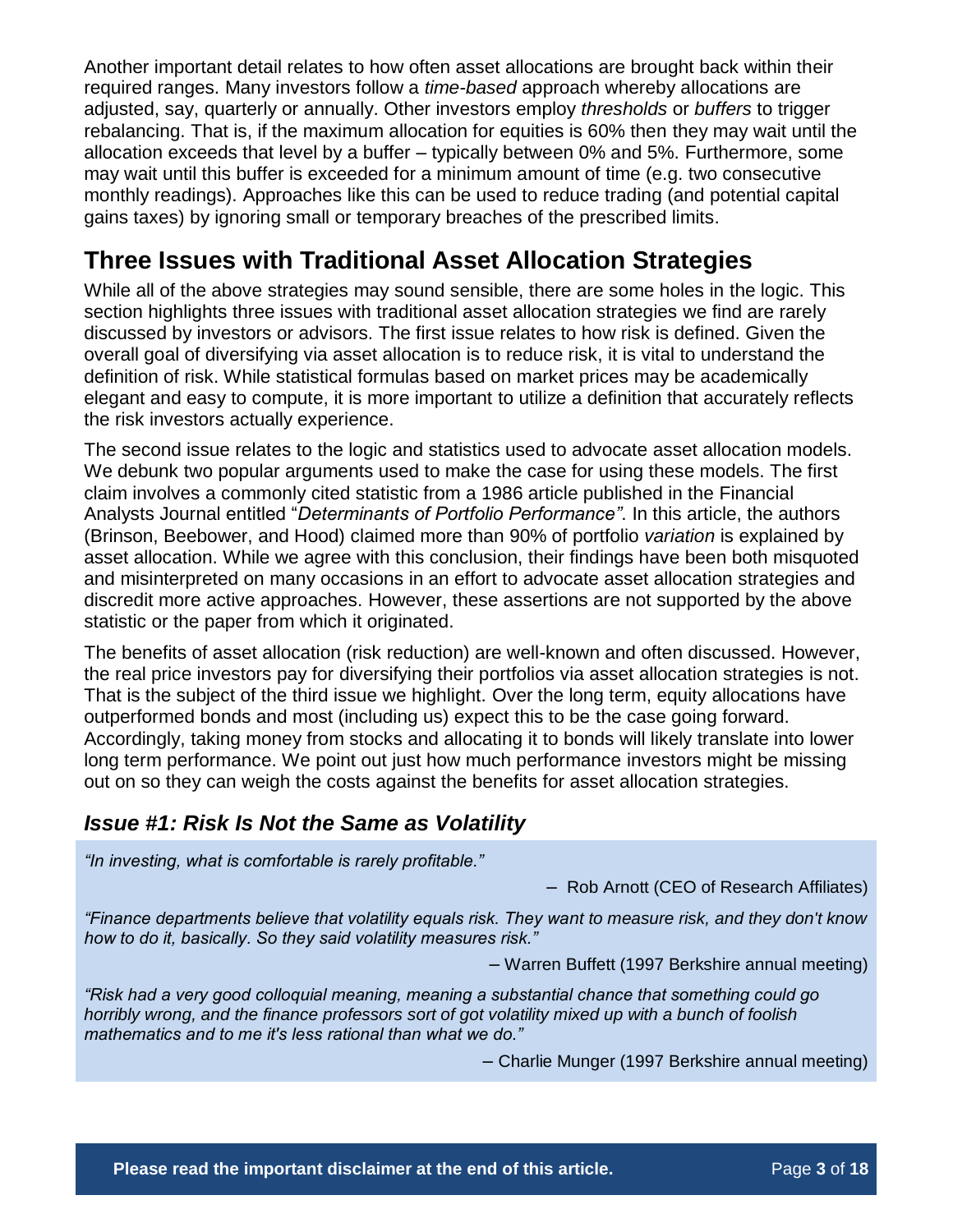The most common measurement of risk used by investors and investment professionals is volatility. Mathematically, volatility is the annualized standard deviation of price returns. Like many legendary investors including Warren Buffett and his partner Charlie Munger, we feel the common characterization of risk as volatility does not accurately reflect the true nature of investment risk experienced by investors.

There are many problems with using this statistical formula for volatility to define risk. We highlight three here:

- **Ignores fundamentals:** Volatility only reflects the behavior of *market prices* and there is significant noise in market prices. It does not consider the quality of the underlying businesses nor the prices at which they are owned (valuation in particular).
- **Short term focus:** Volatility typically emphasizes short-term focus as it is often calculated over periods of one year or less. Unfortunately, there is significant noise in market prices over shorter periods we cannot control.
- **Backward looking:** In addition to the short-term nature of the calculation, another issue we have with this definition of risk is that it is backward-looking; volatility is calculated using historical market prices. Accordingly, there is little that speaks to the future risks investors might experience.

#### **Geek's Note**

The formula for volatility is:

$$
\sigma = \sqrt{\frac{\sum_{i=1}^{N} (r_i - r_{\mu})^2}{N - 1}}
$$

where r<sub>i</sub> are the individual returns and  $r_u$  is the average.

It is interesting to note the volatility formula systematically removes (subtracts) the average return from each individual return. We believe the average return, if anything, is actually the most relevant information used in this calculation. If the period over which it is calculated is long enough, the average return could be indicative of future returns (to the extent fundamentals are persistent and prices follow fundamentals). If the period is not long enough to compute a meaningful return, then calculating and observing deviations from this return over much shorter periods will yield even less meaningful information.

In reality, short term market fluctuations do not represent real risk to investors unless they extract money. If one does not need to extract capital from their investments, then this definition of risk relates more to the danger of reacting to this *perceived* risk in a sub-optimal manner. For example, one does not need to liquidate or raise cash but exits the market due to uncomfortable market volatility or drawdowns.

Given the excessive focus on market price movements by the media and investment industry, we advocate two methods for dealing with this *perceived* risk:

- We encourage investors to focus more on fundamental performance rather than market performance. As we discuss later, fundamental performance is generally more stable than market prices. In fact, we have developed our reporting software specifically dedicated to this purpose. Please visit [www.FundamentalReporting.com](http://www.fundamentalreporting.com/) for more information.
- We also encourage investors to integrate quality and value into their equity portfolios. Higher quality companies can weather economic storms better than lower quality companies. Moreover, stocks with lower valuations can mitigate the downside risk of valuation changes versus glamour stocks with lofty valuations which may be more vulnerable contracting valuations.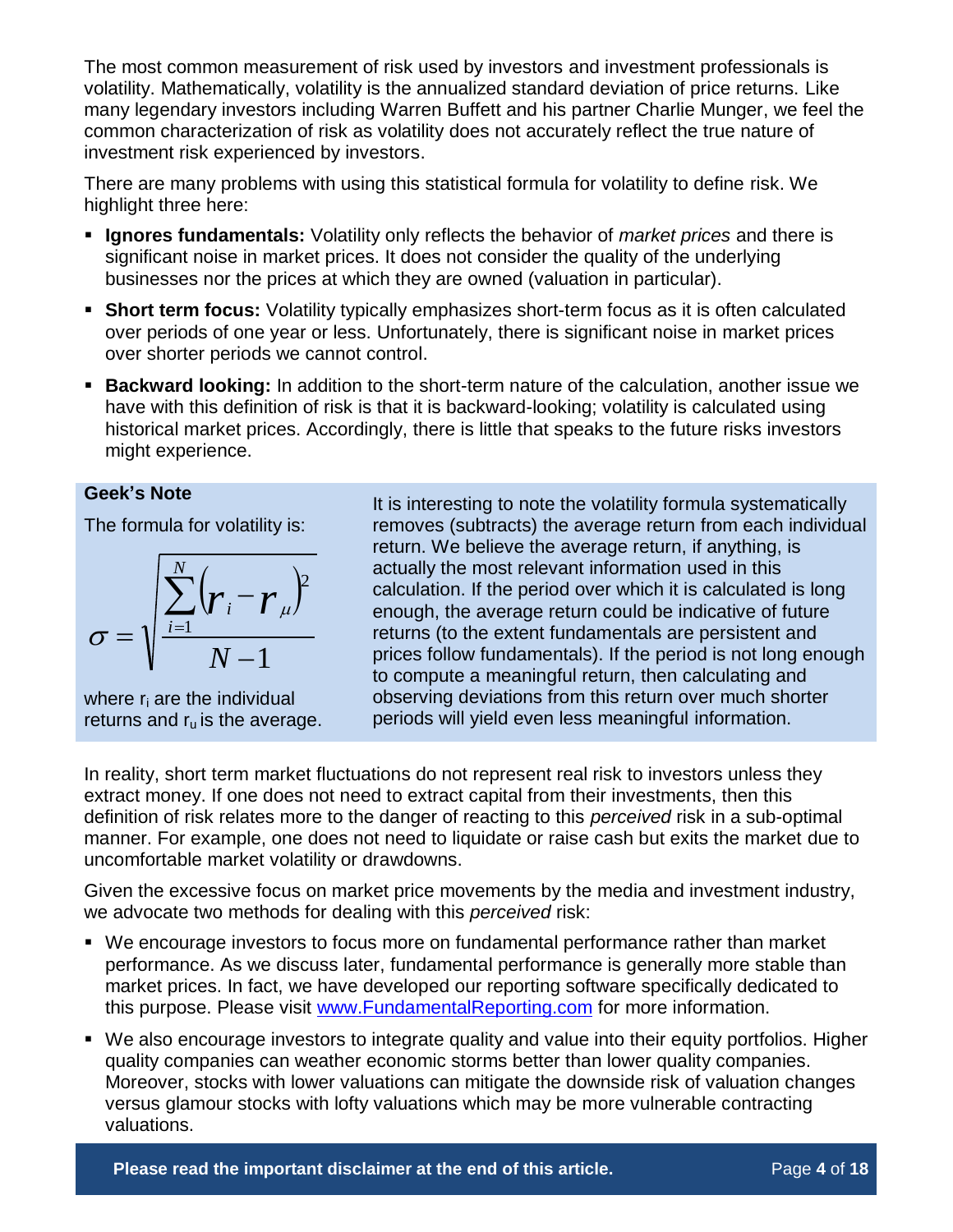### **A Real Estate Analogy**

Many people own real estate as an investment because they feel it is more tangible; they can understand and manage it without too much uncertainty. As long as the rent checks keep coming in and rising over time, many real estate investors are not overly concerned with the precise value of their properties. Indeed, property values are rarely appraised aside from the time they are purchased or sold.

We encourage investors in stocks to treat their investments the same way – less focus on prices. However, technology and media constantly push so much stock price data around it is hard to ignore. Prices may go up and down significantly, but it does not mean you have to act.

Most investment professionals and investors focus on longer term goals over horizons of 5, 10, 20, or more years. Accordingly, discussions or measurements of risk should correspond to the feasibility of achieving those longer term goals and not the short term noise. A major factor that may dictate the feasibility of various goals is the longer term performance of stocks – will they deliver adequate returns over time? Not everyone has the same level of confidence in the markets or the fundamentals behind them.

*"In the 20th century, the United States endured two world wars and other traumatic and expensive military conflicts; the Depression; a dozen or so recessions and financial panics; oil shocks; a flu epidemic; and the resignation of a disgraced president. Yet the Dow rose from 66 to 11,497."*

Warren Buffett (2008 New York Times op-ed)

One step toward having more faith in markets (i.e., their ability to deliver returns over the longer term) is to understand markets better and monitor more than just market prices. Unfortunately, the financial services industry broadly encourages what we call the squiggly line perception of markets. Indeed, many investors think of the stock market as nothing but random squiggly lines on charts that could go up or down at any point. This perception only encourages the use of naïve statistical formulas to define risk.

As highlighted above, the fundamentals get lost with the above view of markets. This is important because the fundamental performance underlying the companies in the market is not nearly as volatile as the market. Whether one looks are dividends, book value, or other fundamentals, it becomes clear that markets themselves are a source of volatility above and beyond the volatility of the fundamentals. Indeed, investments traded in the market are subject to the often-emotional biases of investors and market prices can deviate significantly from the fundamentals in the short term.

Over the longer term the prices follow the fundamentals. While there is always disagreement about what the precise price for an investment (e.g., a stock) should be, investors are constantly combing the markets looking for bargains (and opportunities to short) and this helps align prices with fundamentals and make markets relatively efficient. The bottom line is that we believe that monitoring fundamental performance is just as if not more important than market price performance.

More generally, we like to break market prices down into two components – fundamentals and valuations. In particular, the price of an individual company depends on its fundamentals and the valuation the market attaches to those fundamentals. Mathematically speaking, the price P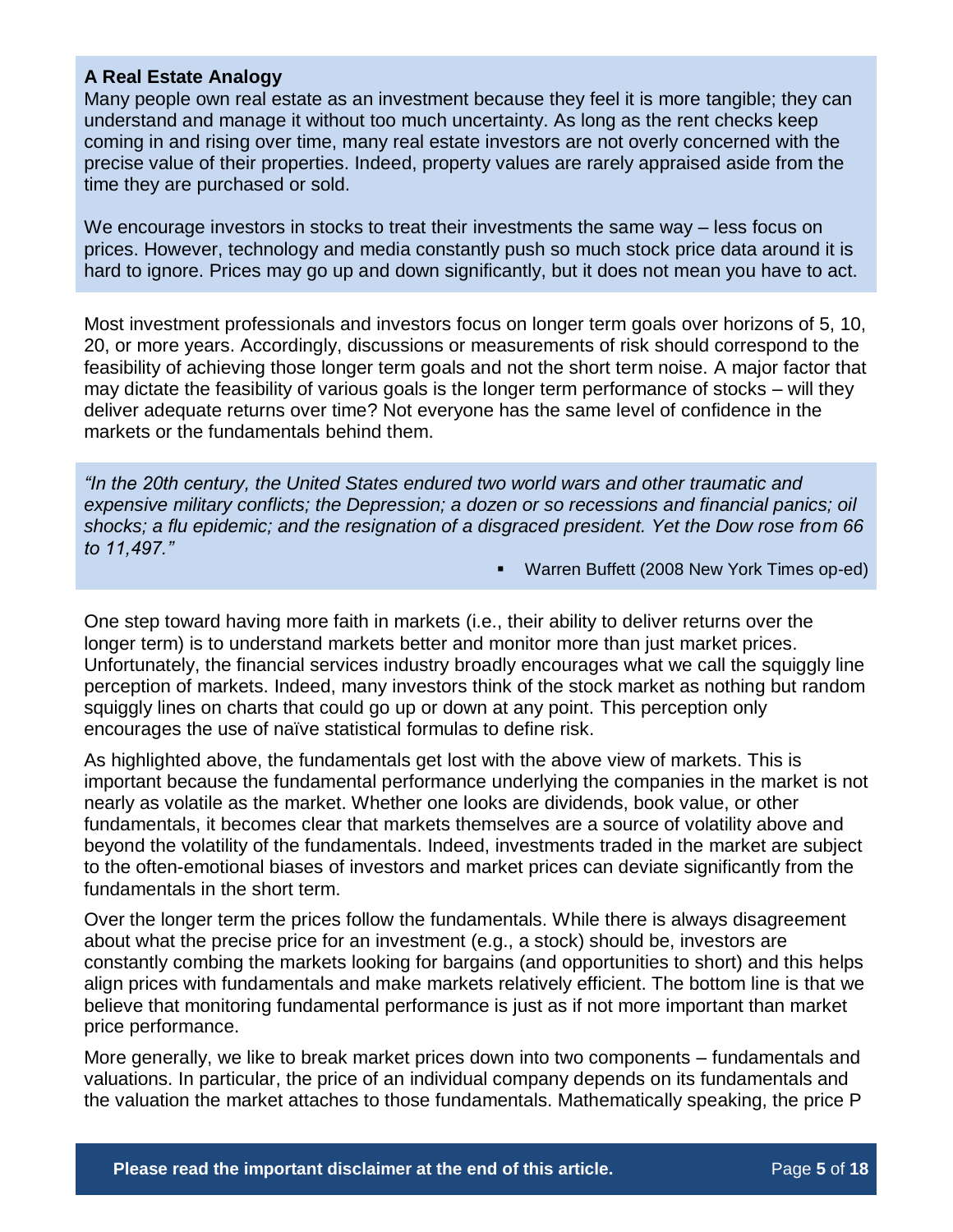of a company can be expressed as  $P = F \times P/F$  where F is a fundamental quantity (e.g., book value or earnings), so P/F is a valuation metric (e.g., Price-to-book to Price-to-earnings ratio).

The returns investors experience with the overall market (or individual investments) can be directly attributed to the performance of the underlying fundamentals and the changes in valuations. It really is just basic math. We believe this decomposition can help investors better understand the nature of the risks associated with investing in stocks by helping them separate the fundamental performance from the noise introduced by the markets (e.g., ever-changing valuations).

#### **Two Corollaries**

 $\overline{a}$ 

We derive two corollaries from our simple market price model ( $P = F \times P/F$ ). The first is to invest in enterprises with solid, growing fundamentals (a.k.a. quality investing). The second is to invest when valuations are attractive (a.k.a. value investing). It is just math; growing fundamentals (F) and valuation (P/F) expansion are the only two ways the stock price (P) can increase.

Unfortunately, these corollaries are not without controversy. Many academics and practitioners dogmatically adhere to the *efficient markets hypothesis*. They claim efforts devoted to identifying high quality companies or those trading at attractive valuations are futile. In other words, they believe Warren Buffett, Peter Lynch, and other great investors of our era were just lucky. We beg to differ $^2$ .

There is much empirical evidence indicating the benefits of integrating quality and value into an investment framework. It is worth noting these attributes can be assessed on both a crosssectional and temporal basis. We will not regurgitate all of the details here, but our *Index Investing: Low Fees but High Costs* article describes how quality and value metrics can be used in the context of (cross-sectional) security selection to outperform standard market portfolios. Moreover, our *More Market Correction to Come* article explains how overall market valuations correlate strongly to subsequent (long-term) market returns and how investors can enhance performance by adjusting their market exposures on the rare occasions when the overall market is extremely over- or under-valued<sup>3</sup>.

The point of the above corollaries is not necessarily to advocate the use of value and quality<sup>4</sup> (admittedly, it is an ancillary motive!). Our goal is to point out there are better ways to monitor risk than looking at historical volatility. Focusing on market prices and statistics derived from them shed little light on future risks. Regardless of whether one elects to integrate quality and value into their decisions to buy and sell investment, we believe these metrics provide a much better indication of forward-looking investment risk than backward-looking volatility-based figures.

<sup>&</sup>lt;sup>2</sup> Notwithstanding our defense of deviating from fully-invested market portfolios, we do acknowledge the investment industry has diluted the market with many high-fee funds and strategies. Moreover, the managers of these funds often suffer from conflicts of interest relative to the goals of investors (e.g., job security encourages minimal deviation from industry benchmarks). You can do much worse that investing in a low-cost market portfolio.

<sup>3</sup> This latter contention regarding *timing the market* is considered blasphemy amongst most advisors. We acknowledge market forecasts are worse than worthless in many cases. Moreover, even when one's forecast is correct, there are practical considerations (e.g., taxes) that come into play. Notwithstanding, the historical evidence indicates there is much utility in some sensible long-term forecasting models and we believe they can be helpful even if only on rare occasions and for a minority of investors or investment professionals.

<sup>4</sup> Readers interested in exploring tools based on quality and value can contact us for more information. Alternatively, we suggest reading the book *Quantitative Value* by Gray and Carlisle. They discuss and analyze a variety of models and show how integrating various value and quality metrics (both individually and together) has increased long-term returns and reduced portfolio drawdowns historically.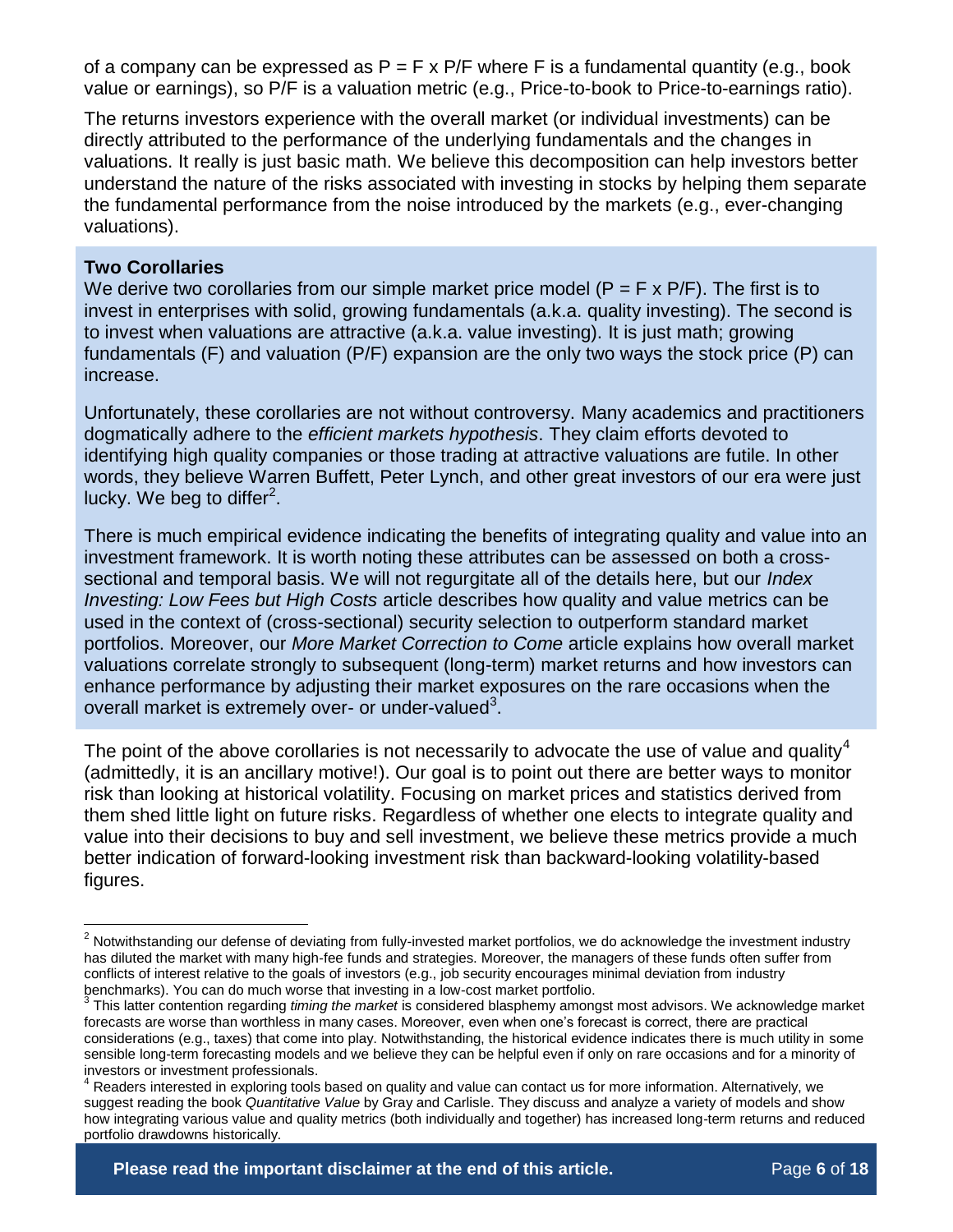More generally, we believe one should focus on longer-term goals and the risks that affect the likelihood of achieving them. In our view, analyzing risk for longer term goals requires five key components:

- Sound models based on conservative assumptions regarding future market performance
- Setting realistic goals relative to one's resources
- Formulating an investment strategy to minimize real risk to one's goals. We generally define real risk as *permanent loss of capital* (not a temporary market downturn). Permanent loss of capital could result from investing in a business that fails or overpaying for an investment.
- Executing the investment strategy with discipline to avoid strategic risks (e.g., getting nervous and selling during or after a market downturn).
- Monitoring and re-evaluating models, assumptions, and feasibility of goals.

The entire process of analyzing risk for longer-term goals relies on models for estimating a realistic probability for achieving one's goals. Calculating this particular figure is critical to the rest of the planning process as well as to the execution of the corresponding investment strategy. However, we find the models offered by most advisors rely far too much on volatilitybased statistics and other noisy market data. We discuss the issues with these models and highlight potential solutions in our article *Destroying Steady Income*. Please contact us to request a copy of this article or discuss how these issues related to your investment process.

### **Volatility Anecdotes**

Is it sensible to travel by car from Miami to San Francisco in order to minimize the exposure to turbulence? Avoid vaccinations due to fear of getting pricked by a needle? We may not like some things but it is important to view the bigger picture and not let ourselves get paralyzed by misguided notions of risk. Sure, market volatility is something few investors enjoy (some actually do enjoy it!). However, if one understands downswings are only temporary and is confident they will be rewarded over the long term, then they should be better-prepared to tolerate it.

## *Issue #2: Flawed Logic and False Claims*

In 1986, three academics (Brinson, Hood, and Beebower a.k.a. "*BHB*") published an oft-cited paper entitled "*The Determinants of Portfolio Performance*" in which the authors boasted of their "striking" findings whereby asset allocation accounted for 93.6% of the total variation in pension plan returns. They followed up with an updated study just over a decade later. This study essentially reconfirmed their earlier results by calculating a similar figure (91.5%) with more recent data. Based on these findings, many academics and practitioners started to advocate *static* asset allocation strategies based on passive investments.

To be clear, we do not disagree with the calculation of this statistic; we emphatically disagree with using their statistical findings to advocate *static* asset allocation strategies. For starters, concluding that asset allocation has a large impact on performance in no way indicates asset allocations should be fixed through time. There is a gap in the logic to arrive at the latter assertion. Indeed, we could argue that because asset allocation is so important, it deserves more attention and adjustment through time.

The authors' claim that their results are "*striking"* is naïve at best. What their paper is really just pointing out is that asset classes are very different and generate different returns. For example, let us compare security selection to asset allocation. If one sells a particular tech stock and buys another in the same sector, not that much has changed. The resulting impact on overall performance will not move the dial much. However, if one reallocates money from a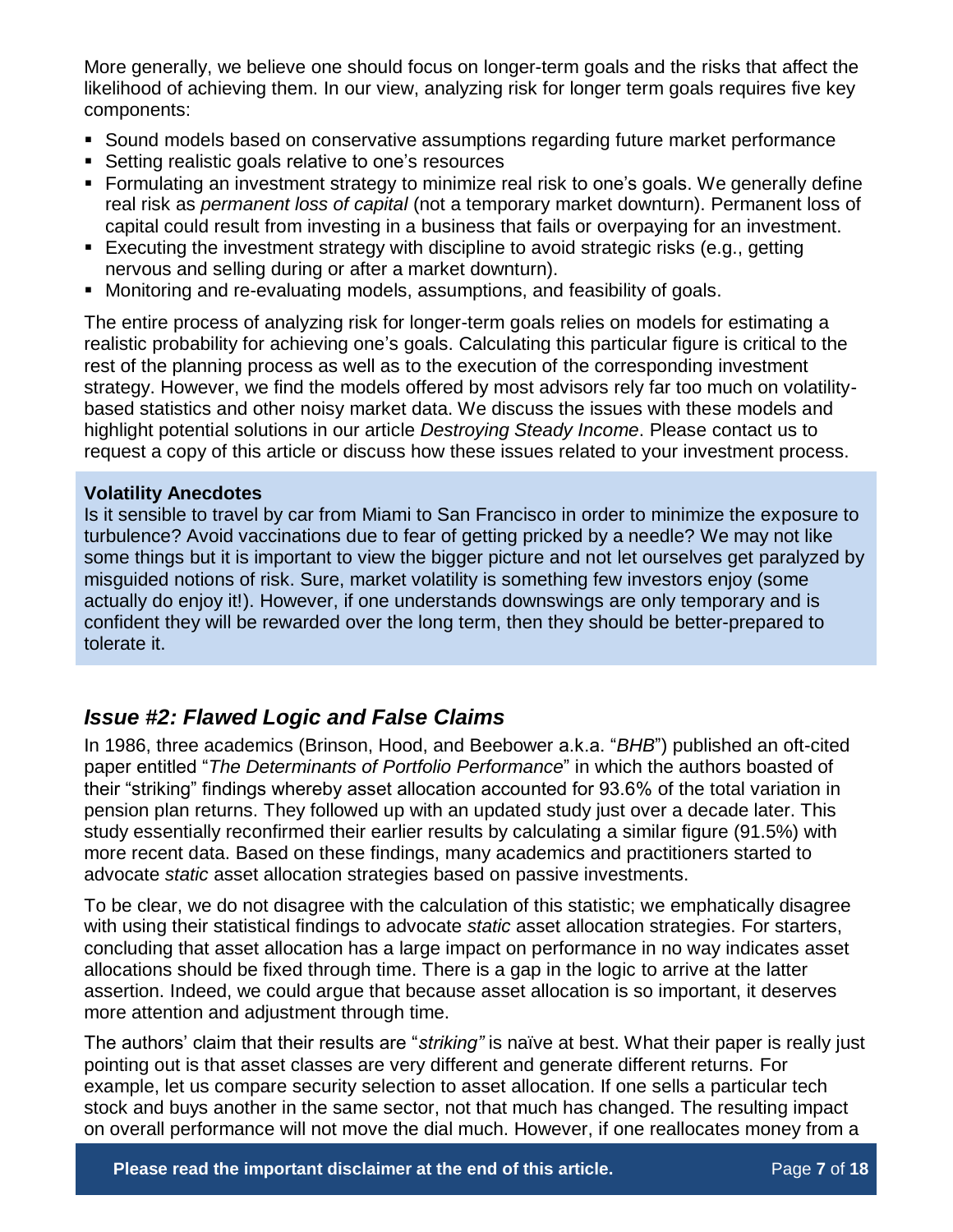tech stock over to a treasury bond, then the impact will typically be much more significant. These 90%+ statistics are really just saying stocks are different than bonds.

Consider a relay race around a large track with 10 legs. Each contestant gets to choose between various models of motorcycles and cars for each leg. For those who do not know, motorcycles are typically much faster than cars. Is it really surprising the types of vehicles (motorcycles versus cars) turns out to be much more important in determining who wins most races relative to which *model* of motorcycle or car is chosen? We could perform a similar study to BHB's portfolio analysis and would probably find 90% or more of races were determined by the types of vehicles chosen.

#### **Geek's Note**

Statistically speaking, 93.6% and 91.5% (out of 100%) are certainly significant figures. However, it is critical to realize these figures refer to the *variation* (or volatility) of returns – not the absolute level of returns achieved. By analyzing variation of returns instead of the absolute level of returns themselves, the authors have effectively ignored the end result (terminal wealth) that we believe ultimately matters. This notion was pointed out by William Jahnke in his 1997 paper entitled "*The Asset Allocation Hoax*". In his conclusion, Jahnke stated:

"*…agreement that asset allocation is important does not settle the issue of how to do it. What are the appropriate asset classes? Should asset class weights be fixed or dynamic? How should asset allocation be determined? What about the cost of implementation?*"

Given the above gaps in logic, why do so many follow this fixed asset allocation model? We believe some of the reason stems from the academic elegance. We find academics tend to gravitate toward theories where they can make use of the vast amount of market price data available. Despite the logical flaws, the aesthetics of the formulas and output are too much to resist.

On the practitioner side, the fixed asset allocation model makes life easy. It is very practical for advisors and the institutional investment consultants. First, the idea already has plenty of momentum and is often considered industry standard. No one ever got fired for buying IBM! Effectiveness aside, this model is also very well-defined, easy to explain, and simple to execute. Moreover, it creates the illusion of work even though many firms now offer roborebalancing for free. These attributes make this model both very marketable and defensible. This latter point should not be underestimated. Indeed, alternative strategies might be considered too aggressive and create liability. Moreover, going against the grain requires educating clients on and coaching clients through inevitable periods when the performance lags fixed allocation portfolios and they feel like they are missing out.

Imposing fixed asset allocation models on investors relieves advisors and investment consultants of asset allocation decisions. In Jahnke's words, this approach "*conveniently shelters both the consultant and the investment manager from the most important investment decision.*" In our experience, we rarely come across an investor, advisor, or consultant that does not assume fixed asset allocations are a given.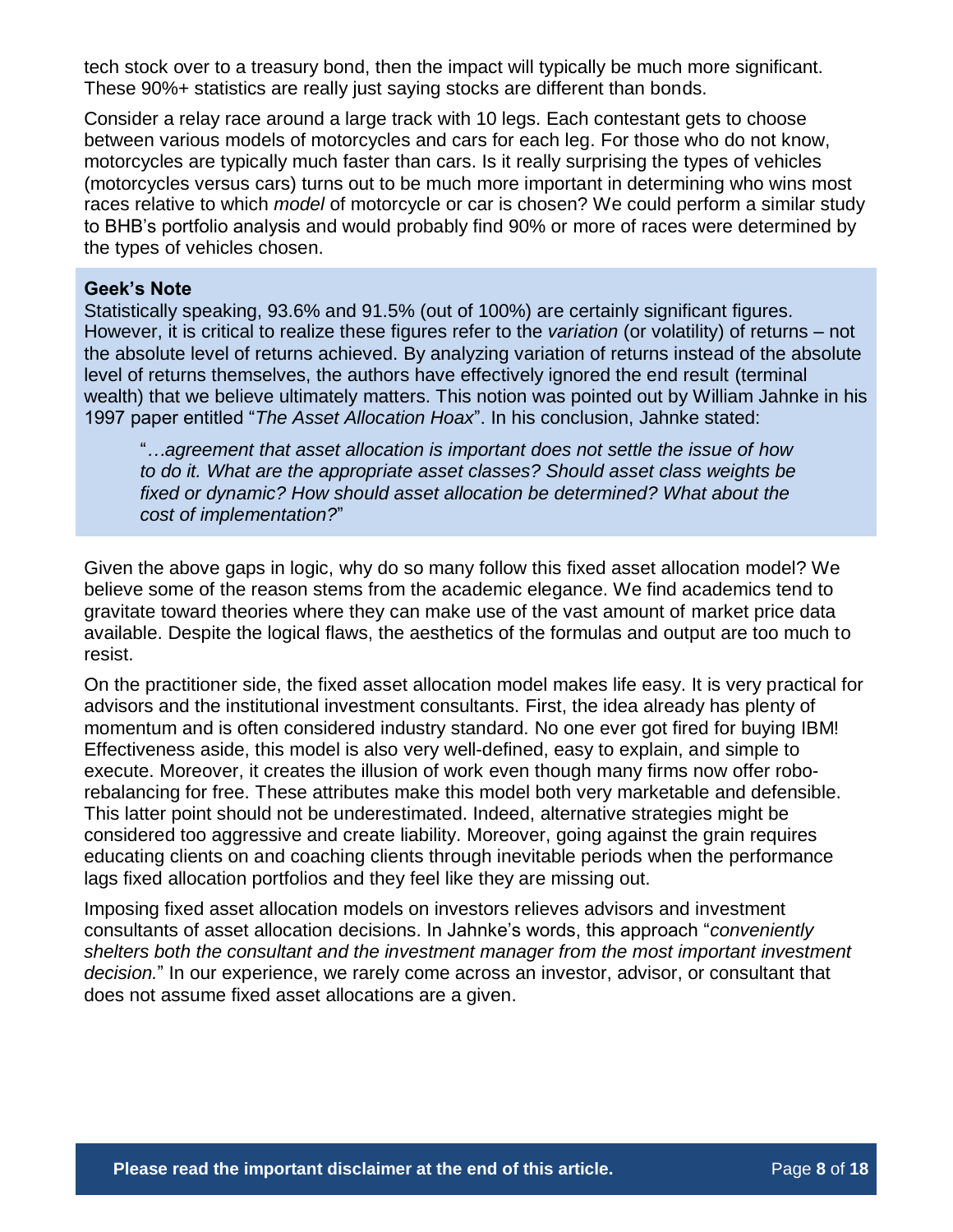### **Security Selection and Market Timing**

The strategies we discuss in this article operate independent of market valuations. We use the S&P 500 as a proxy for the US stock market on a buy-and-hold basis. That is, our discussions and analysis do not attempt to integrate security selection or market timing. Notwithstanding, we believe using valuations can significantly improve investment performance both crosssectionally (i.e., security selection) and temporally (i.e., market timing). Notwithstanding, one must consider investor risk profiles, the impact of taxes, transaction costs, and other factors when determining the utility such strategies.

We find many practitioners use valuations for security selection but not for market timing. Indeed, market timing is generally considered blasphemy amongst market professionals. While we acknowledge such a strategy is not suitable for all investors, we disagree with the stigma attached to market timing. For bonds, valuations are just basic math. If one knows the price of a bond and its cash flows, then calculating the yield or return is straightforward. In particular, more attractive valuations (i.e., higher yields) directly and mathematically result in higher returns (assuming a buy-and-hold strategy with no defaults).

For stocks, the cash flows and fundamentals are less certain. Moreover, there is much noise in the relationship between fundamentals and market prices (i.e., valuations). There is a long list of valuation models but, unfortunately, many of these models to do not accurately relate the fundamentals to the market prices.

Our market valuation model is more robust. Even Warren Buffett has acknowledged the type of valuation model we use is "probably the best single measure of where valuations stand at any given moment". More importantly, our core valuation model has a 90% correlation with actual market returns – a feature many of the intuitive sounding but flawed valuations models lack.

We believe sensibly integrating valuations can help you increase your returns. Our articles *Index Investing: Low Fees but High Costs* and *More Market Correction to Come* provide detailed discussions of how valuations can improve both security selection and market timing, respectively.

## *Issue #3: The Real Cost of Diversifying*

The first two issues above highlighted logical flaws embedded in many asset allocation models. Indeed, we believe investors should measure and manage risk differently. Despite these shortcomings, we acknowledge asset allocation strategies still address a known problem (however misguided) many investors face by imposing diversification at the asset class level to reduce the perceived market price volatility of portfolios. The point of this section is to estimate the costs borne out of this diversification.

One of the primary assumptions made with virtually every asset allocation strategy is that stocks outperform bonds over the long run – hence the typically larger allocations to stocks (e.g., 60 versus 40). Given this assumption (which we agree with and discuss in the shaded section below), it follows that making allocations to bonds will reduce overall portfolio returns relative to stocks. We examine the magnitude of this impact by comparing returns from various stock and bond allocations.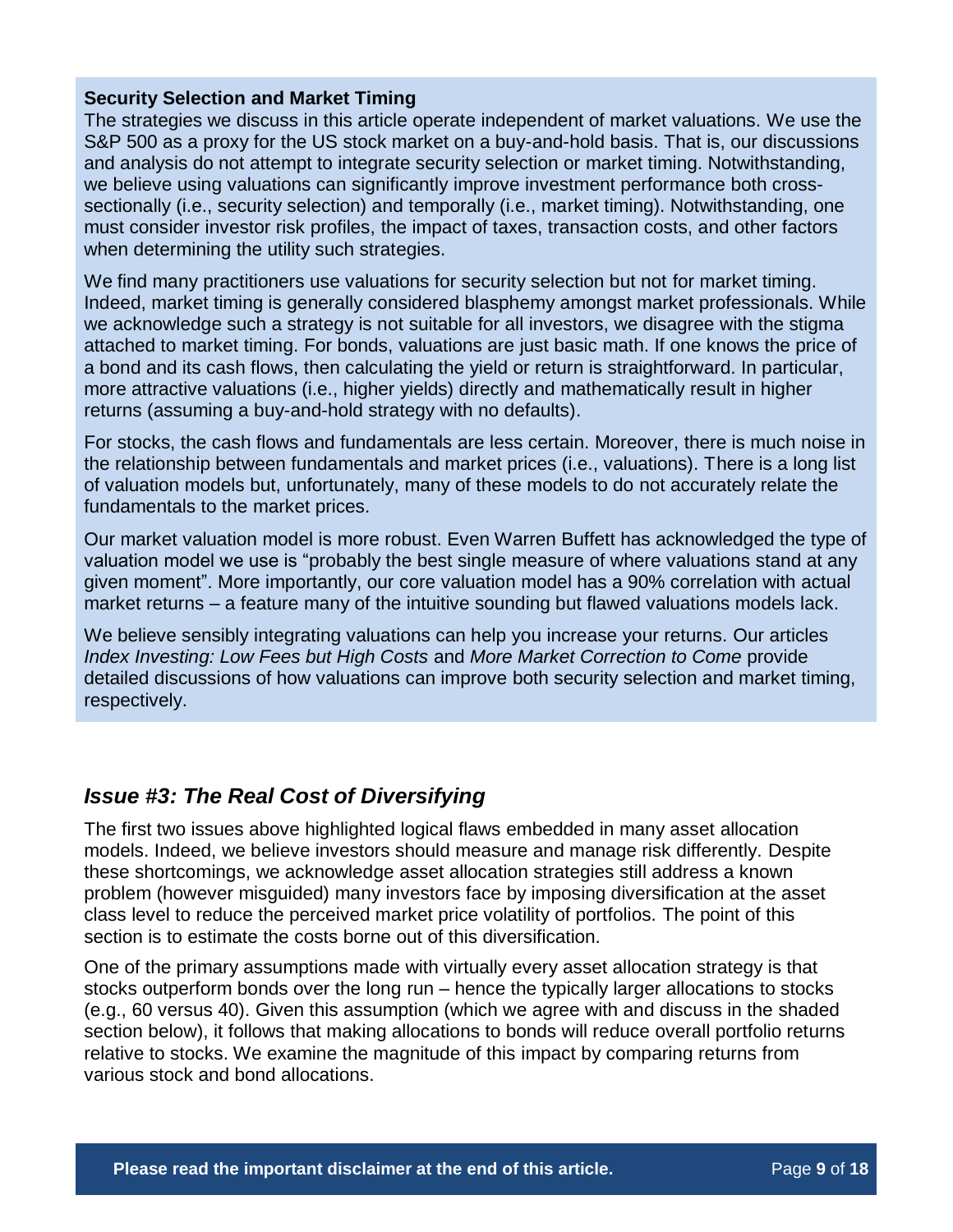### **Why Stocks Generate Higher Returns**

The conventional wisdom is that stocks go up more than bonds over the long-term. This has certainly been the case historically, but will it persist? Our view is that it will. In addition to the historical record, we base our opinion on three factors. The first factor is simple: Bonds are *fixed* income investments. Their principal does not grow as the value of a bond does not exceed the sum of its par value and coupons.

The second factor is that investors are generally averse to volatility and thus require a discount to purchase stocks relative to more stable bonds. This discount (sometimes referred to as the equity premium) translates into higher subsequent returns. In our view, it is not volatility itself that creates this discount (otherwise, the same logic would apply to shorting stocks as well); it is the timing of the volatility. In particular, stocks prices tend to fall during economically challenging times when there is strong demand for liquid capital. In other words, stocks are least liquid when opportunities to deploy capital profitably abound.

The third factor relates to the corporate perspective. When companies borrow money via loans or issuing bonds, they must manage their finances as to repay the interest and principal. These liabilities impose significant financial constraints on a company. Issuing equity places no such financial constraints. Accordingly, there is a liquidity preference for issuing equity and corporates thus have incentive to price it more favorably to entice investors.

Of course there are occasional shorter periods when bonds outperform stocks. Moreover, there will always be individual cases where some bonds outperform some. However, we believe these three factors are not likely to go away and will sustain the long term outperformance of stocks over bonds.

### **Historical Performance of Stocks versus bonds**

We first estimate the costs of allocating money to bonds versus stocks by looking at historical performance. We compare the performance of five different portfolios ranging from all stocks to all bonds. We use the S&P 500 index as a proxy for stocks and the 10-year treasury as a proxy for bonds. The asset allocations we use are: 0/100, 25/75, 50/50, 75/25, and 100/0 (% stocks / % bonds).

Our data source goes back to 1972. The first table shows performance over the entire period. We then decompose this period into two smaller periods from 1972-1982 and 1982-2015. Notably, interest rates were generally rising over those first 10 years and falling during the latter period.

The reason for looking at these smaller periods is two-fold. First, we believe the first period of rising rates may be more relevant going forward given the current low level of interest rates. Second, we believe the latter period should be the most conservative period over which to compare stocks and bond performance. In particular, declining interest rates provide a direct, mathematical tailwind for the performance of bonds. That is not to say declining rates to do also help stocks. However, we believe this trend favors bonds on balance.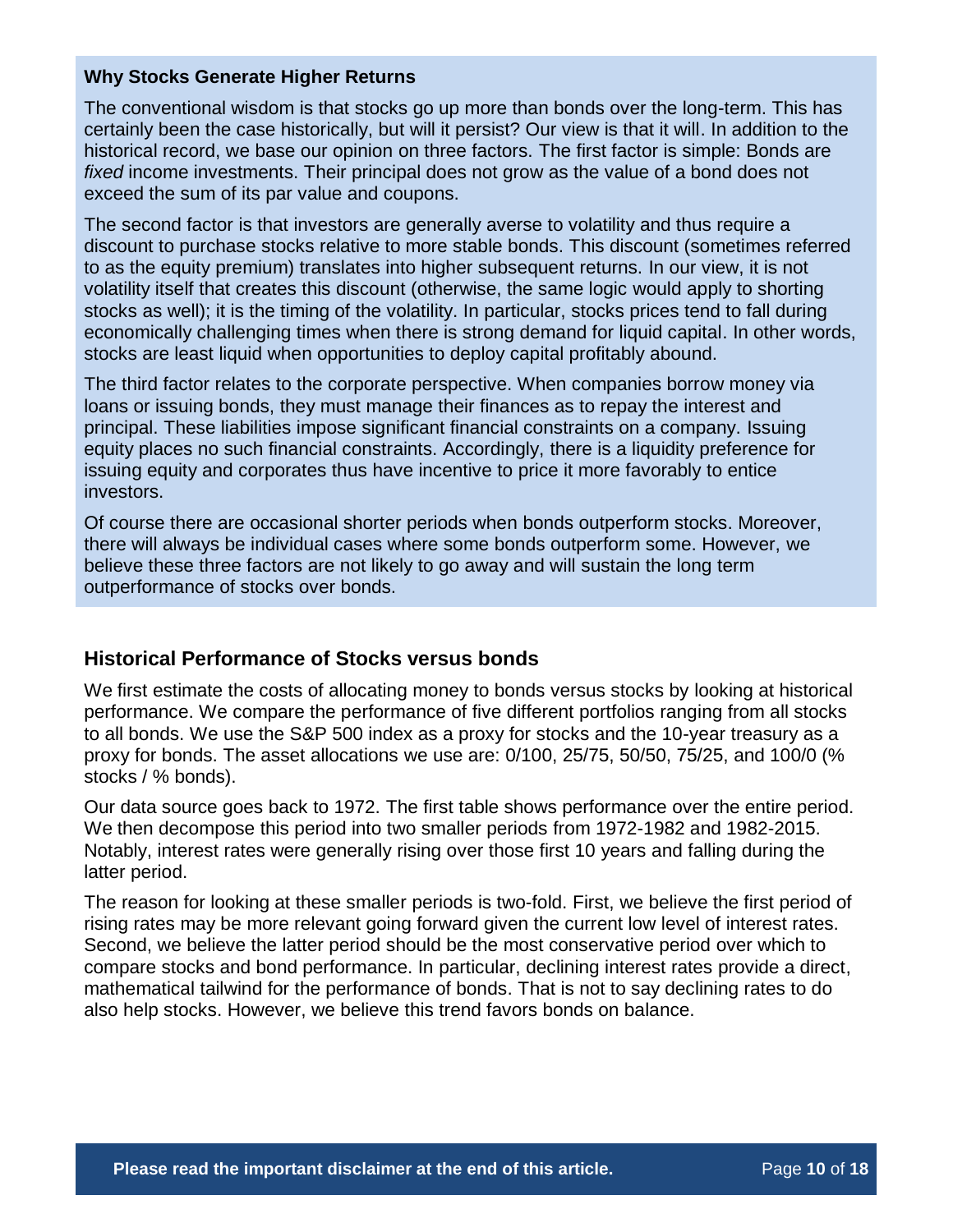| <b>Portfolio</b> | <b>Stocks</b> | <b>Bonds</b> | <b>CAGR</b> | <b>Terminal</b><br><b>Wealth</b> | <b>TW versus</b><br><b>100% Bond</b> |
|------------------|---------------|--------------|-------------|----------------------------------|--------------------------------------|
| 0/100            |               | 100          | 7.1%        | \$202,463                        | 100%                                 |
| 25/75            | 25            | 75           | 8.2%        | \$321,639                        | 159%                                 |
| 50/50            | 50            | 50           | 9.1%        | \$460,749                        | 228%                                 |
| 75/25            | 75            | 25           | 9.7%        | \$593,835                        | 293%                                 |
| 100/0            | 100           |              | 10.1%       | \$682,712                        | 337%                                 |

#### **Figure 2: Asset Allocation (stock % / bond %) Performance From 1972-2015**

*Source: Aaron Brask Capital, PortfolioVisualizer.com*

The overall results for the entire period are in the above table. There was a +3% return advantage for investing in stocks versus bonds. Given the length of the period (43 years), stocks generated vastly greater terminal wealth – 3.37 times as much versus investing in bonds alone.

Looking at the initial decade from 1972-1982 where interest rates were rising, the absolute level of returns was lower as was the additional return from stocks at +1.7%. Based on the lower overall returns and the shorter period, investing in stocks yielded just under 20% more terminal wealth overall. While these results occurred over a 10 year period, we can extrapolate this trend over a 43 year period to compare with the terminal wealth above. In this hypothetical case, stocks would result in over 2 times as much wealth as investing in bonds.

| <b>Portfolio</b> | <b>Stocks</b> | <b>Bonds</b> | <b>CAGR</b> | <b>Terminal</b><br><b>Wealth</b> | <b>TW versus</b><br><b>100% Bond</b> |
|------------------|---------------|--------------|-------------|----------------------------------|--------------------------------------|
| 0/100            |               | 100          | 5.7%        | \$18,423                         | 100%                                 |
| 25/75            | 25            | 75           | 6.5%        | \$19,982                         | 108%                                 |
| 50/50            | 50            | 50           | 7.0%        | \$21,116                         | 115%                                 |
| 75/25            | 75            | 25           | 7.3%        | \$21,756                         | 118%                                 |
| 100/0            | 100           |              | 7.4%        | \$21,854                         | 119%                                 |

**Figure 3: Asset Allocation (stock % / bond %) Performance From 1972-1982**

*Source: Aaron Brask Capital, PortfolioVisualizer.com*

The table below looks at the rest of the period from 1982-2015 where interest rates were falling, the absolute level of returns was higher and the additional return from investing in stocks relative to bonds was +3.1%. In other words, investing in stocks yielded more than 2.5 times as much terminal wealth versus investing in bonds. Extrapolating this trend over a 43 year period indicates stocks would result in over 3.4 times as much wealth as investing in bonds alone.

| Figure 4: Asset Allocation (stock % / bond %) Performance since 1982-2015 |  |  |
|---------------------------------------------------------------------------|--|--|
|                                                                           |  |  |

| <b>Portfolio</b> | <b>Stocks</b> | <b>Bonds</b> | <b>CAGR</b> | <b>Terminal</b><br><b>Wealth</b> | <b>TW versus</b><br><b>100% Bond</b> |
|------------------|---------------|--------------|-------------|----------------------------------|--------------------------------------|
| 0/100            | $\Omega$      | 100          | 8.2%        | \$145,950                        | 100%                                 |
| 25/75            | 25            | 75           | 9.3%        | \$208,984                        | 143%                                 |
| 50/50            | 50            | 50           | 10.3%       | \$276,800                        | 190%                                 |
| 75/25            | 75            | 25           | 10.9%       | \$338,132                        | 232%                                 |
| 100/0            | 100           |              | 11.3%       | \$377,688                        | 259%                                 |

*Source: Aaron Brask Capital, PortfolioVisualizer.com*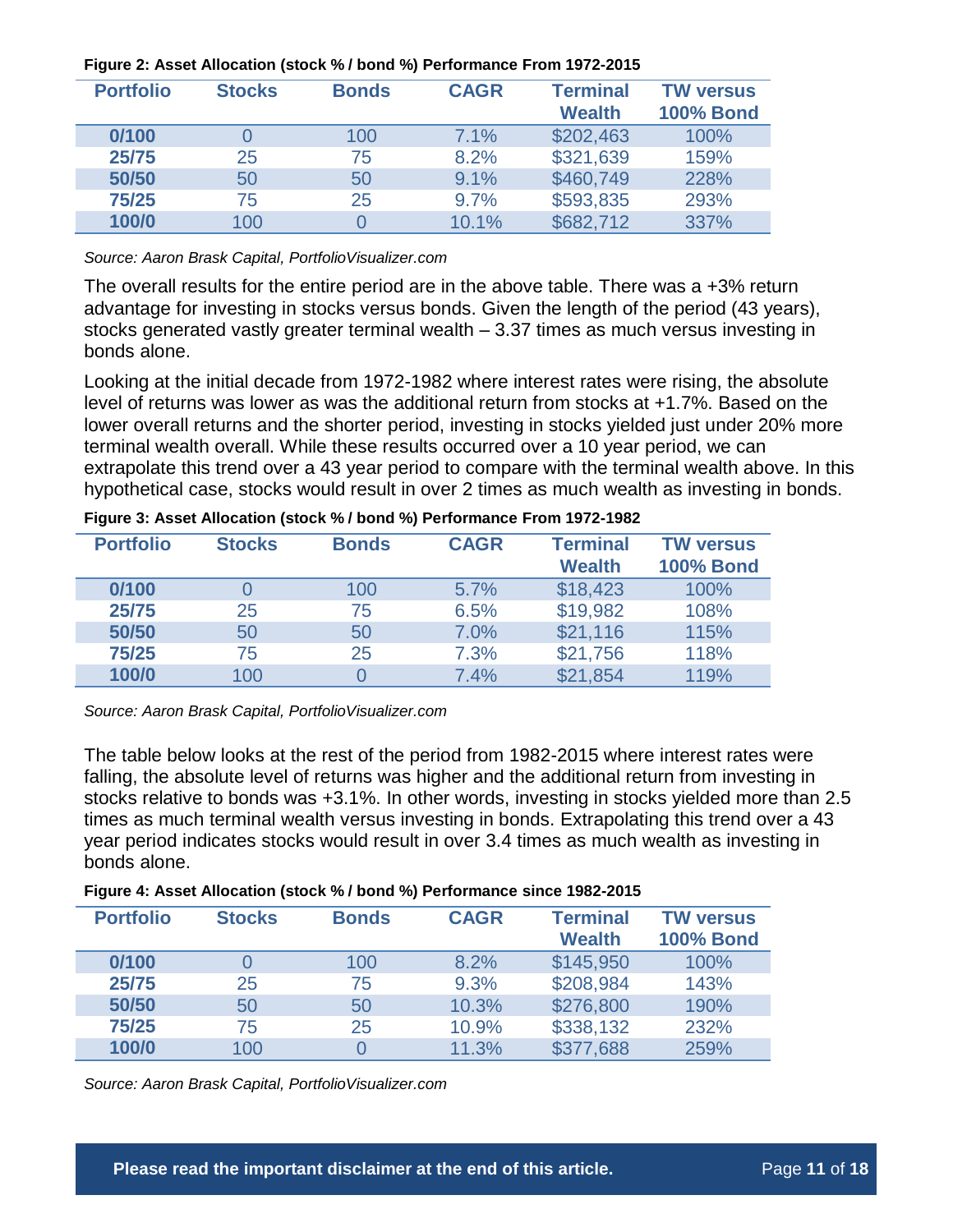For readers interested in a longer historical comparison (that essentially arrives at the same conclusion), we recommend the book *Triumph of the Optimists* by Dimson, Marsh, and Staunton. They review over 100 years of data on stock and bonds performance. Moreover, they broaden their study to include markets from 16 countries in total.

### **Model-based Projections of Stocks versus Bonds**

The second way we compare the performance of stocks to bonds is by modeling various scenarios. We use a 20 year period for analysis. This provides sufficient time for any difference in return to compound and manifest itself. It is also a reasonable time frame over which many investors might consider for wealth accumulation or de-cumulation (i.e., retirement).

We model bonds in a straightforward manner by calculating an internal rate of return (IRR) based on the cash flows of each hypothetical bond. We assume bonds are trading at par and consider various levels for interest rates or yields. The initial cash outflow is \$1,000 as is the repaid notional at maturity. Interest is paid in equal installments annually. **Note:** Implicit in this is the assumption of no defaults which we find reasonable for investment-grade bonds.

Our model for the stock portfolio is essentially the same except the cash flows (i.e., the amount of dividends or the value of the portfolio at the end) are not known in advance. Accordingly, we present several scenarios we believe to be reasonable. We make varying assumptions for the initial levels and growth of the fundamentals (i.e. earnings, book value, and dividends) and valuations.

We analyze the impact of taxes for both stocks and bonds. This includes interest being taxed as ordinary income as well as variable rates for dividends and capital appreciation should assets be liquidated at the end of the period.

In a nutshell, the *moving parts* or variable inputs for our model are as follows: interest rates, initial and terminal stock valuations, initial dividend yield, fundamental growth rate, and tax rates (dividends, long term capital gains, and income). A few notes about our variables:

- We do not include terminal levels for interest rates because we are assuming each bond is held to maturity (at which point the interest rate is irrelevant). While fixed maturity exposures are popular in practice, we do not model them for two reasons. First, it requires buying and selling bonds throughout the period and this significantly complicates the calculations for bond income, principal, and the corresponding taxation. The second and perhaps more important reason is we believe buying and selling bonds before maturity contributes unnecessary volatility to the portfolio and income stream. Indeed, the sanctity of bonds as *fixed income* investments is built around the notion that investors get their principal back at maturity. If a bond is not held to maturity, then this key benefit is destroyed.
- We do not specifically identify different types of bonds. However, the range of interest rates implicitly covers a wide variety of bonds. This includes municipal bonds as well since their rates can be converted to tax-equivalent yields (i.e., the equivalent level of pre-tax yield that would result in their tax-free yield).
- We do not specify a terminal dividend yield as it is implied by the initial dividend yield and fundamental growth rate.

Given the dimensionality of the inputs, we do not present the results for all possible combinations. We selected what we believe to be representative and relevant scenarios for investors given current market levels. In particular, we chose three scenarios we believe to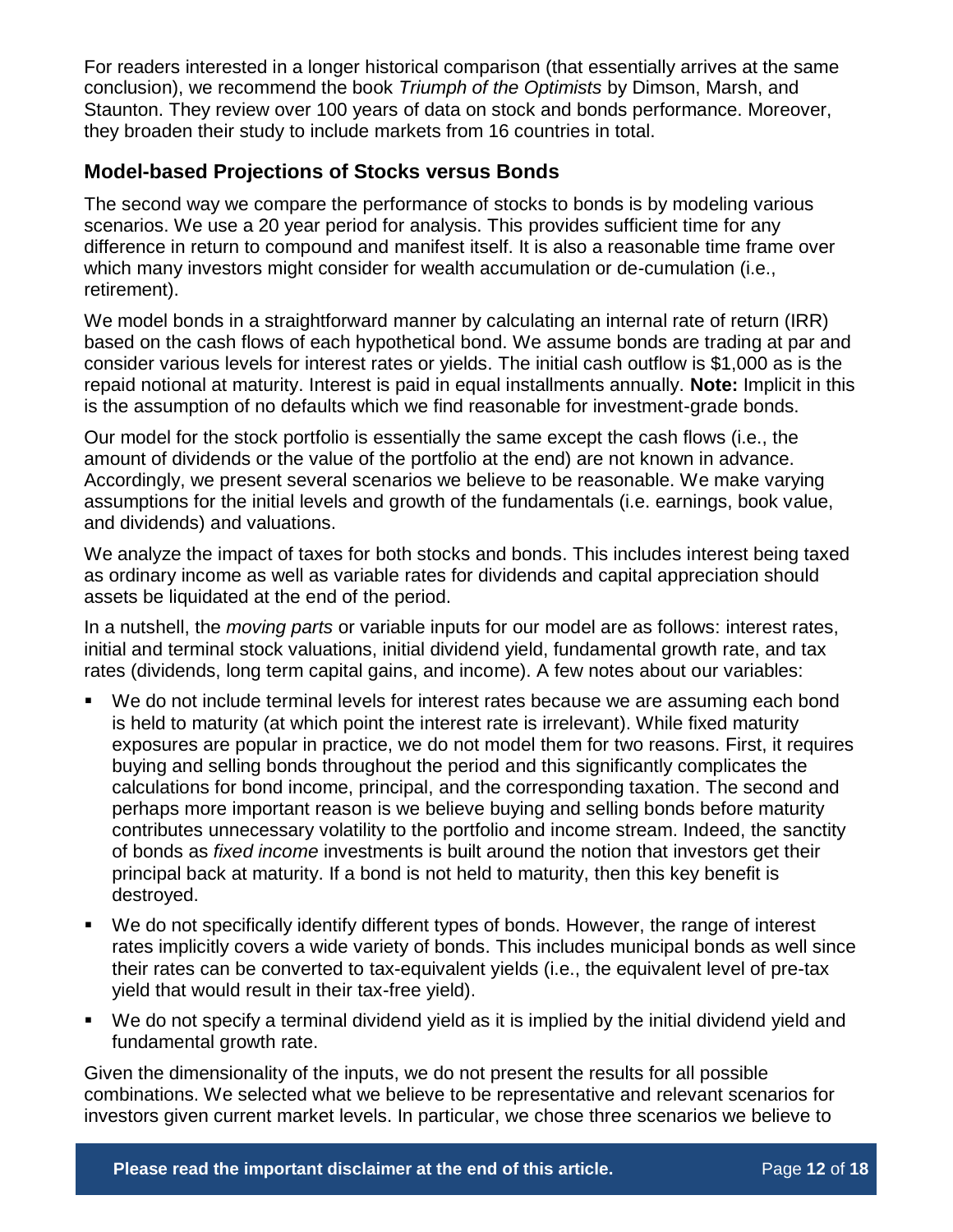be conservative, balanced, and optimistic with regard to comparing the performance of stocks to bonds.

| <b>Assumptions</b> | 20yr<br>rate | Valuation<br>(initial /<br>terminal) |      | <b>Fundamental</b><br><b>Growth Rate</b> | <b>Taxes</b><br><b>Performance</b><br>(div / LTCG /<br><b>Stocks</b><br>income) |         | <b>Bonds</b> |
|--------------------|--------------|--------------------------------------|------|------------------------------------------|---------------------------------------------------------------------------------|---------|--------------|
| Conservative       | 5%           | 20/10                                | 2.5% | 4.0%                                     | $40\%$ / 30% / 40%                                                              | 2.5%    | 3.0%         |
| <b>Balanced</b>    | 4%           | 20/15                                | 3.0% | 5.5%                                     | 30% / 20% / 40%                                                                 | $6.0\%$ | 2.4%         |
| Optimistic         | 3%           | 20/15                                | 3.0% | $7.0\%$                                  | 20% / 20% / 40%                                                                 | 7.7%    | 1.8%         |

| Figure 5: Stocks versus Bonds - Model Assumptions and Results |  |  |  |  |
|---------------------------------------------------------------|--|--|--|--|
|                                                               |  |  |  |  |

*Source: Aaron Brask Capital*

**Note:** Please feel free to contact us if you would like us to simulate a different scenario. Alternatively, if you would like to make your own comparisons, just request a copy of our spreadsheet model (which also includes a separate comparison of real estate).

While we used the labels, *conservative*, *balanced*, and *optimistic*, we believe our assumptions for stocks were conservative overall. Indeed, even during the period from 1972- 1982 when interest rates more than doubled and exceeded 14% while valuations halved, the fundamentals grew more than 8% annualized. Moreover, our model assumed the stock portfolio was liquidated at the end of the period and subject to capital gains taxes.

The reason we chose such conservative assumptions was to evidence just how pessimistic one must be in order to expect bonds to outperform stocks. Based on even our most pessimistic assumptions including 4% growth rates and a halving of market valuations, our calculations indicate bonds would only slightly outperform stocks (3% vs 2.5%).

It is also worth noting we used the S&P 500 as our proxy for stocks. This index embeds no risk management other than diversification. However, even that benefit is diminished due to the market capitalization weighting which makes the index *top-heavy*. We believe careful screening for quality and value translates into better stock performance. Avoiding lower quality businesses and selecting those with higher and more robust growth can increase the over fundamental growth. Moreover, purchasing these companies at fair to attractive valuations can augment returns further. Our research article *Index Investing: Low Costs but High Fees* provides a more in-depth discussion of quality and value as they relate to portfolio performance. We explain the logic, highlight relevant research, and provide historical evidence.

Our ultimate point with the above performance data is to emphasize the significant performance differential between stocks and bonds. This data illustrates the real cost of allocating money to bonds. Of course, investors might experience more volatility with higher allocations to stocks. However, we do not believe that is indicative to real risk.

In our view, the real cost of investing in the stock market is the potential lack of liquidity. The liquidity risk we are referring to is not the *ability* to sell stocks and raise cash; it is about the ability to sell at reasonable prices. While stocks can generally be bought and sold with minimal market impact or transaction fees, their prices sometimes remain depressed for extended periods during market corrections. During these periods it is typically unwise to sell and lock in unnecessary losses. As such, an investor's time horizon must be long enough to ride out potential market volatility.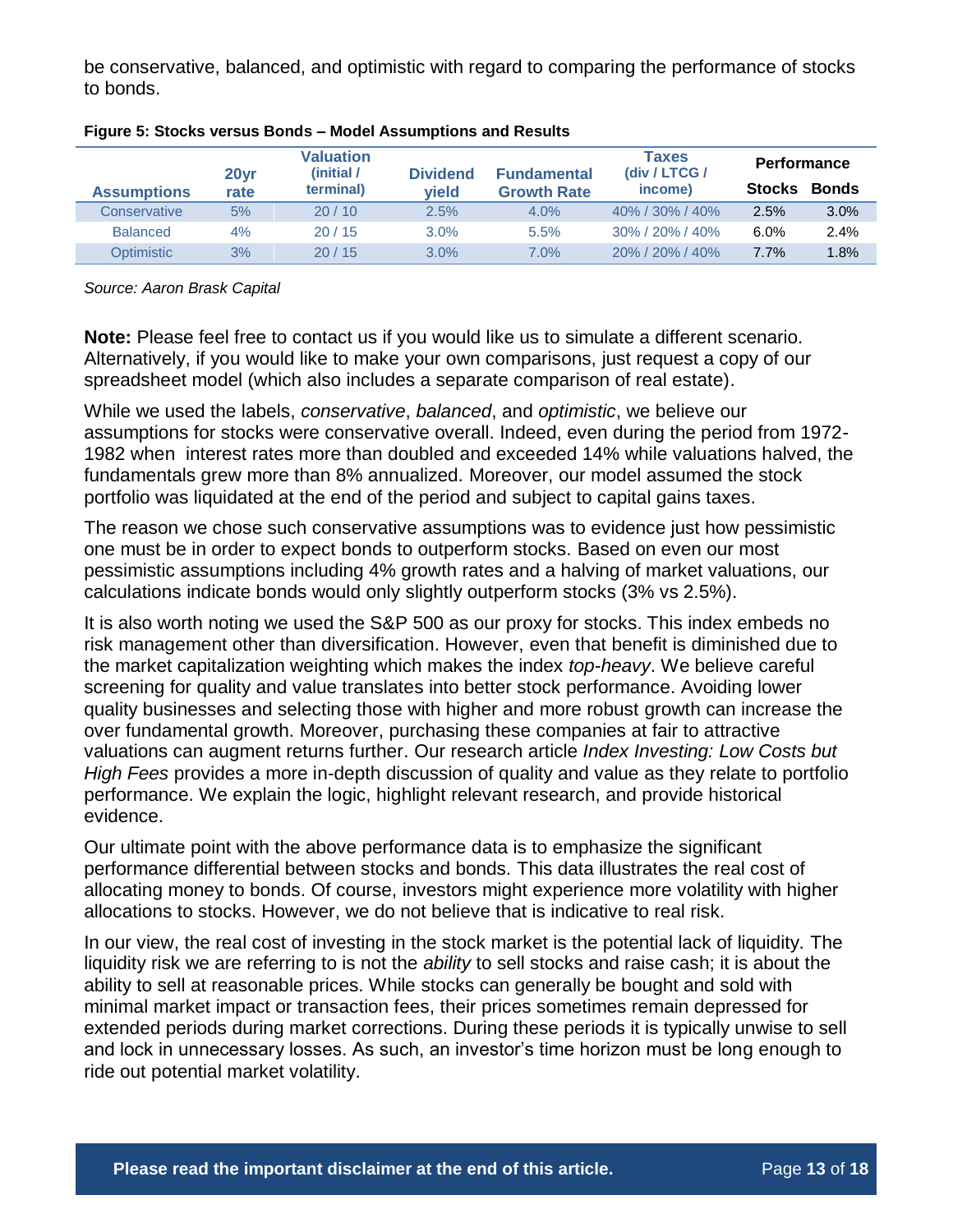### **Volatility Analogy**

Another way to think about the relationship between volatility and returns is illustrated below. There are two paths for one who wants to walk from point A to point B. One is longer and smoother; the other is shorter but zigzagged. If one does not like changing directions, then they might opt for the smoother but longer path.



Assuming they would walk at the same speed, the smoother path would take approximately three times longer to arrive at point B. The point here is that imposing constraints can limit efficiency. One should consider the broader situation and implications, not just their preferences.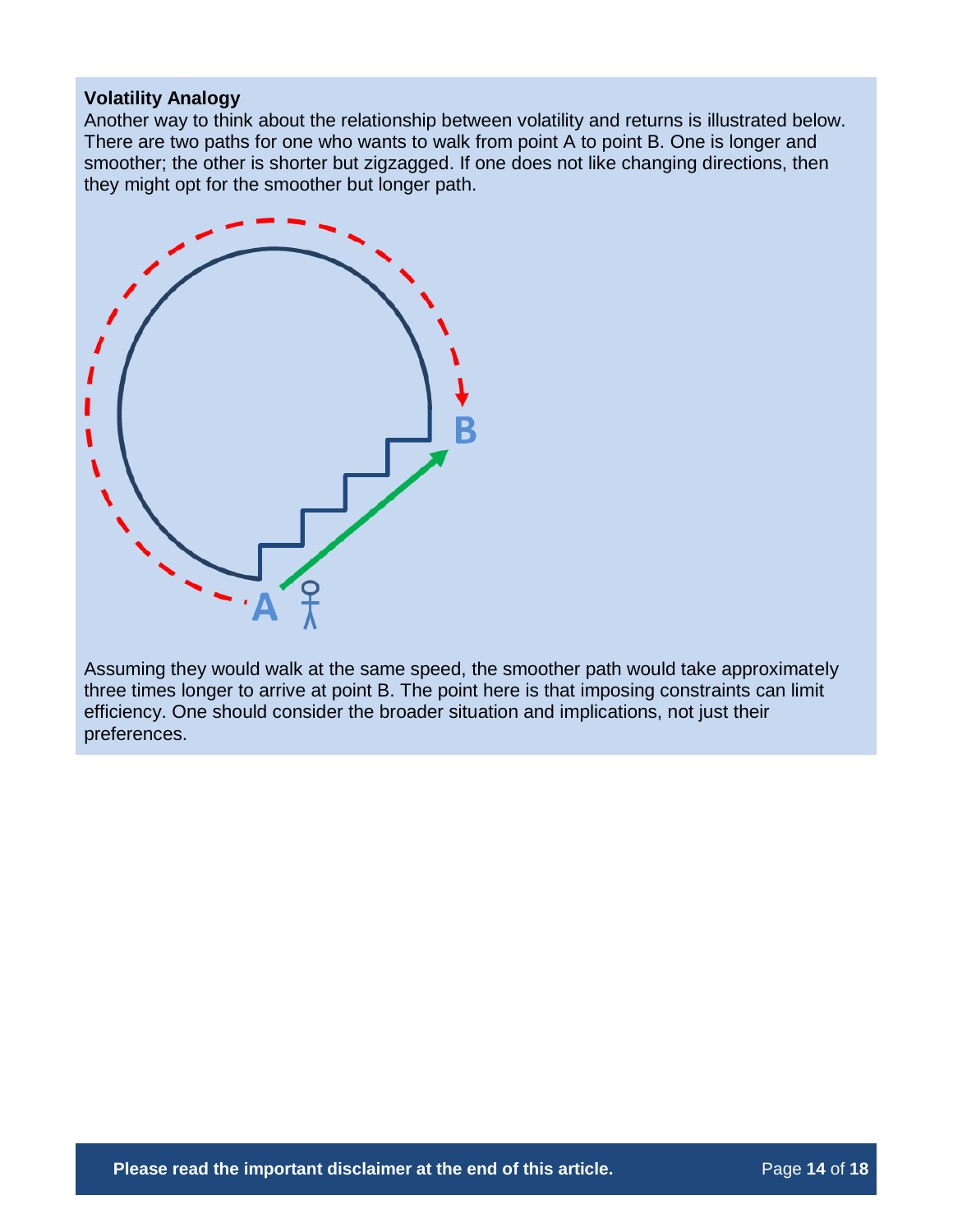## **Conclusions**

 $\overline{a}$ 

**Note:** It is worth stressing this discussion is relevant to investors with *longer* time horizons (e.g., 10 years or greater). For investors with shorter horizons, it is critical to align assets with liabilities. If you are planning on purchasing a house next week, it is generally not be sensible to invest the funds in the stock market as the value could fluctuate significantly in a week's time.

This article has demonstrated at least three major issues with traditional asset allocation strategies (misguided definitions of risk, flawed logic and statistics, and significant performance costs). Our goal is to educate investors as to what these shortcomings are, why they exist, and suggest alternative approaches for measuring, monitoring, and potentially managing risk. In particular, we believe investors should decompose market prices into fundamentals and valuations. This model yields more insight into market dynamics and allows for more precise attribution of market performance. Here are three examples where this model can help investors measure, monitor, and potentially manage risk more productively:

- **Invest more in stocks: We believe investors following our model will view market volatility** differently. In particular, they may perceive stocks as being less risky than they would otherwise (using the traditional lens of *volatility*). All else equal<sup>5</sup>, they may be inclined to allocate more to stocks. Even if one still follows a fixed asset allocation model, this could be an increase in one's fixed stock allocation. Alternatively, one might choose to abandon the fixed allocation model and allow stocks to grow unconstrained. The higher stock allocation would likely result in more portfolio volatility, but investors would understand volatility itself does not constitute risk and be able to benefit from the higher returns over the long term.
- Avoiding emotional investment decisions: Filtering out market noise and focusing on more stable fundamentals can help investors remain objective by mitigating the emotions markets can stir (stress and anxiety during bear market periods and exuberance during bull markets). This objectivity can help investors avoid making very poor investment decisions (e.g., selling equities when prices are depressed or buying more after markets have rallied).
- Help investors make tactical decisions: Despite the negative stigma attached to market timing, market valuations are the key determinant of market returns over the long term. Much of this relationship is diluted by the many naïve valuation models being used in both academia and practice. Moreover, the results are mired in much short term noise. However, there are robust valuation models with 90% correlations to returns over longer periods (e.g., 10 years) and these can help investors improve performance and avoid enduring unnecessary volatility.

Is 100% stock allocation really that crazy? As long as one addresses their needs for liquidity (as to avoid extracting capital from the markets at bad times) and can tolerate the market *price* volatility, a 100% or near-100% allocation to equities is not as outlandish as one might suspect. Focusing on fundamentals and valuations instead of market prices should alleviate much of the unnecessary concern with *market volatility*. Moreover, if investors understand the costs associated with traditional asset allocation strategies, we suspect they will become

<sup>5</sup> As highlighted multiple times in this article, we do not think *all else is equal* right now. In particular, we find valuations for the overall stock market to be elevated and expect low returns amidst much volatility.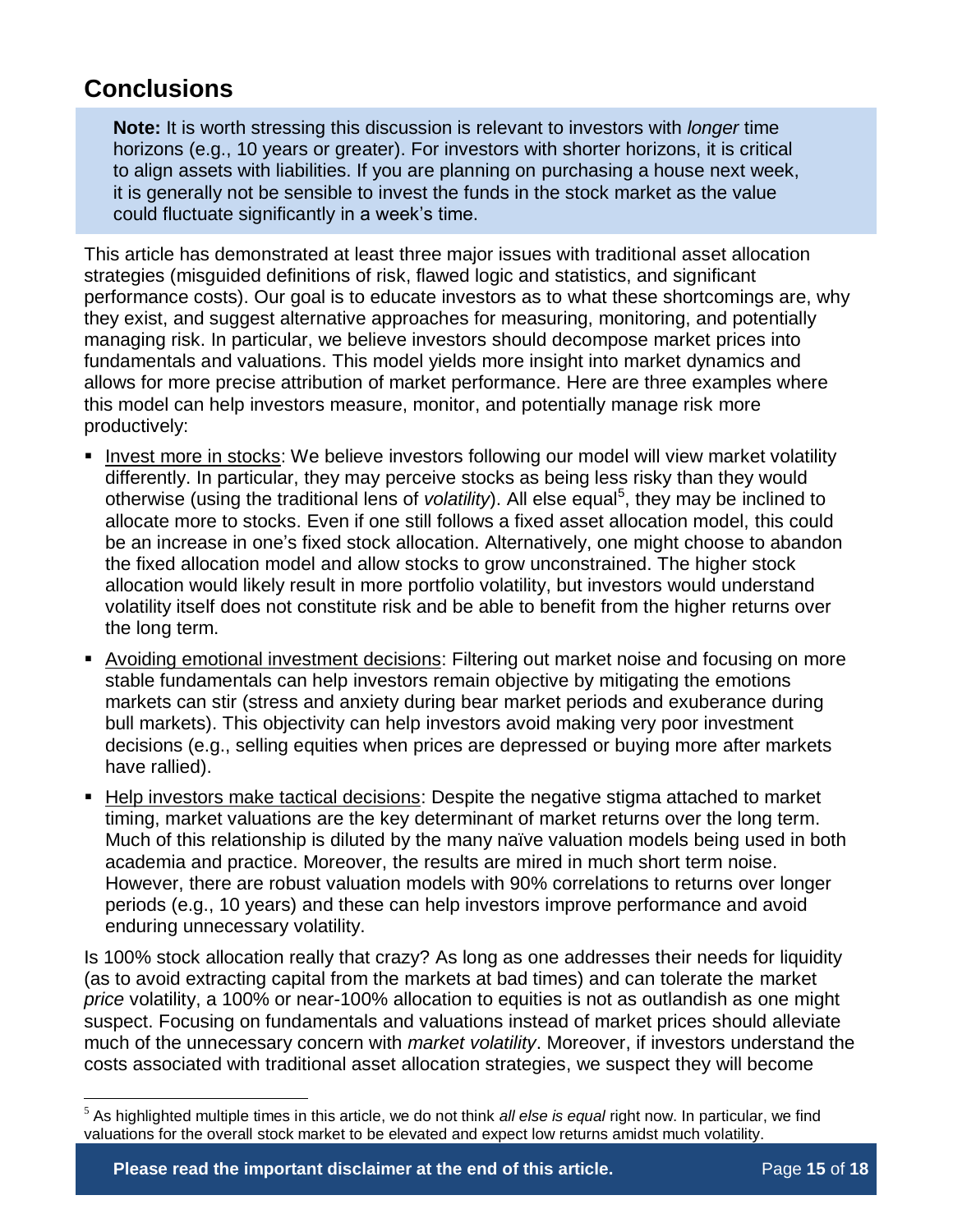more skeptical of their *balanced* portfolios – especially those with longer term investment horizon.

It is worth noting we are in good company in challenging the conventional definition of risk and the use of fixed asset allocation portfolios. Like many other great investors, Warren Buffett eschews Wall Street's definition of risk. Moreover, his (i.e., Berkshire Hathaway's) portfolio is virtually 100% stocks. We suspect he worked out the same math and logic we have here but long ago.

Unsurprisingly, we are often greeted with skepticism when we suggest higher equity allocations. In some cases (such as with retirees) we recommend a strategy whereby one reduces risk in their fixed income or bond allocations so that they can be less concerned with risk in other parts of their portfolio. For example, one can replace some are all of fixed income allocations with a basic annuity<sup>6</sup> to provide a fixed stream of payments. The annuity removes market and interest rate risk for this allocation because the payments are fixed and guaranteed by the insurer (and backed up by state insurance programs). Moreover, these payments can cover a significant portion of one's monthly or annual retirement budget – perhaps covering essentials like food, shelter, etc.

Taking this approach one step further, one can allocate enough in one or more annuities (for diversification) so that the balance of the portfolio can be invested in dividend-paying stocks whereby the dividends alone cover the remainder of one's retirement budgets. That is, they can *live off of the dividends* once a certain level of their budget is covered by the annuity product(s). Structuring a portfolio is this manner further reduces one's dependence on the market. Even if one uses a broad market portfolio (e.g., S&P 500), the dividend stream is much more stable than market prices. In fact, one can invest in a portfolio of high quality dividend-paying stocks to mitigate dividend and market risk even further. We discuss this concept in our article *Destroying Steady Income Streams*.

**Note:** Many investors and investment professional use various reported figures (e.g., earnings). These figures reported by companies follow  $GAAP<sup>7</sup>$  conventions and are for the IRS. That is, these figures are for accounting and may not necessarily reflect true fundamental performance. Moreover, companies can use financial engineering and manipulate their reported figures to a large extent. This is why we developed our own proprietary model for measuring and monitoring *comprehensive* fundamental performance. Feel free to contact us or visit [www.FundamentalReporting.com](http://www.fundamentalreporting.com/) to learn more about our model.

 $\overline{a}$ 

 $6$  Either the single premium immediate annuity (SPIA) or single premium deferred annuity (SPDA). In both cases, a lump sum of cash is translated into a stream of payments. These basic annuity products are typically competitively priced and reflect market interest rates (i.e., there is little embedded profit or commission). In general, we do not like many of the insurance and other commission-generating investment products being market to investors, but we believe basic annuity products like these can provide value in some circumstances. <sup>7</sup> Generally Accepted Accounting Principles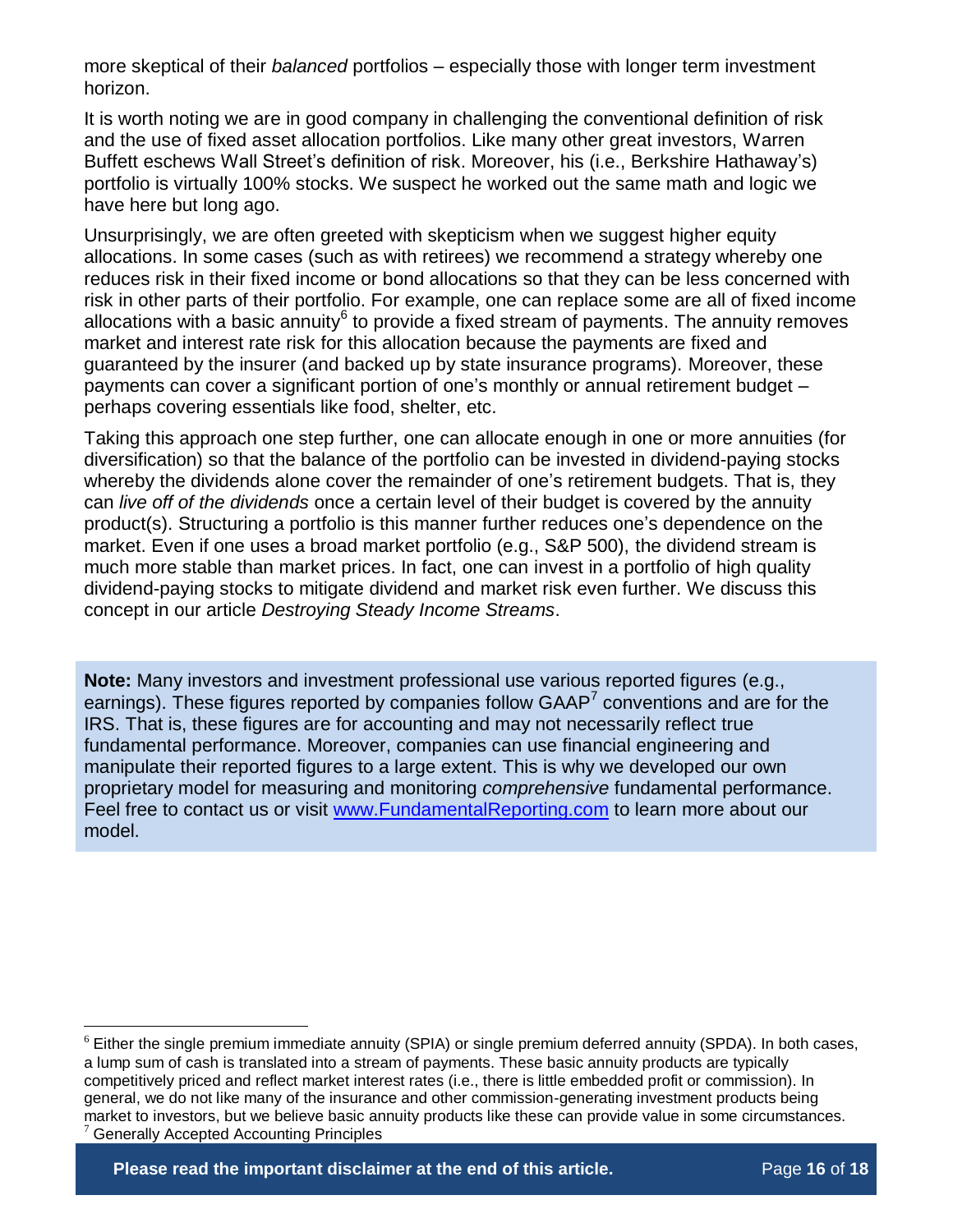## **Executive Summary**

- Asset allocation strategies are very popular with investors and investment professionals.
	- For investors, they are easy to understand and appear to reduce risk (as defined by the statistical formula for *volatility*).
	- For professionals, defining the asset allocation based on risk measures makes their job easier and safer (less liability) as it conveniently relieves them of specifying the asset allocation themselves. That is, the advisor is required to offer little if any input as to what is most important in determining their clients' investment returns by allowing a statistical formula to make the decision for them.
- Many asset allocation models misguidedly define risk as volatility.
	- Are we saying asset allocation does not reduce volatility? No; it does. We are saying volatility is not the best metric with which to monitor or manage risk.
	- Much of the logic and statistics used to advocate asset allocation models is flawed.
	- Reducing portfolio volatility provides a false sense of security as volatility is just a superficial aspect of investment risk. The formula for volatility relies on historical data and is thus backward looking. Moreover, it focuses on short term market gyrations with little to no regard for long term returns.
	- There can be significant long-term costs associated with fixed asset allocation models as they systematically constrain the growth of stock portfolios by reallocating to other slower growing asset classes.
- We believe investors should look at risk differently. In particular, we recommend decomposing prices into fundamentals and valuations (i.e.,  $P = F \times P/F = \int$  fundamental  $\vert x \vert$  valuation  $\vert$ where P is the price and F is a fundamental metric such as earnings or book value).
	- This decomposition allows one to isolate, monitor, and possibly address risk to each component.
	- Focusing on more stable fundamentals can help investors and investment professionals stay objective and see past the market noise.
	- Monitoring valuations can help investors identify periods when markets are under- or overvalued. This insight can allow them to mentally prepare themselves or tactically adjust their portfolios. **Note:** While market timing is considered blasphemy by many, long-term market returns are strongly correlated (~90%) to valuations.
- Active considerations such as quality and value can reduce risk and improve returns. Where possible, we believe security selection and tactical adjustments to allocations should reflect valuations but not without careful consideration of the investor's risk profile and potential costs (e.g., taxes).
- Whether one chooses to impose active adjustments to their portfolios or not, we believe an improved understanding of risk will result higher allocations to stocks for investors and other organizations with longer time horizons (e.g., greater than 10 years).
	- The fundamentals underlying stocks are not nearly as volatile as their market prices.
	- The stock market has consistently generated significantly higher returns than asset classes such as bonds.
- Given the historically low interest rates and yields, bonds are virtually certain to generate lower returns going forward. The valuations of stocks are similarly elevated and likely to result in low returns with significant volatility over the next decade.
- **The primary message in this article is to own more stocks, but not right now!** All else equal, stocks will likely outperform bonds. However, we do not believe all else is equal with elevated valuations in many asset classes including stocks.